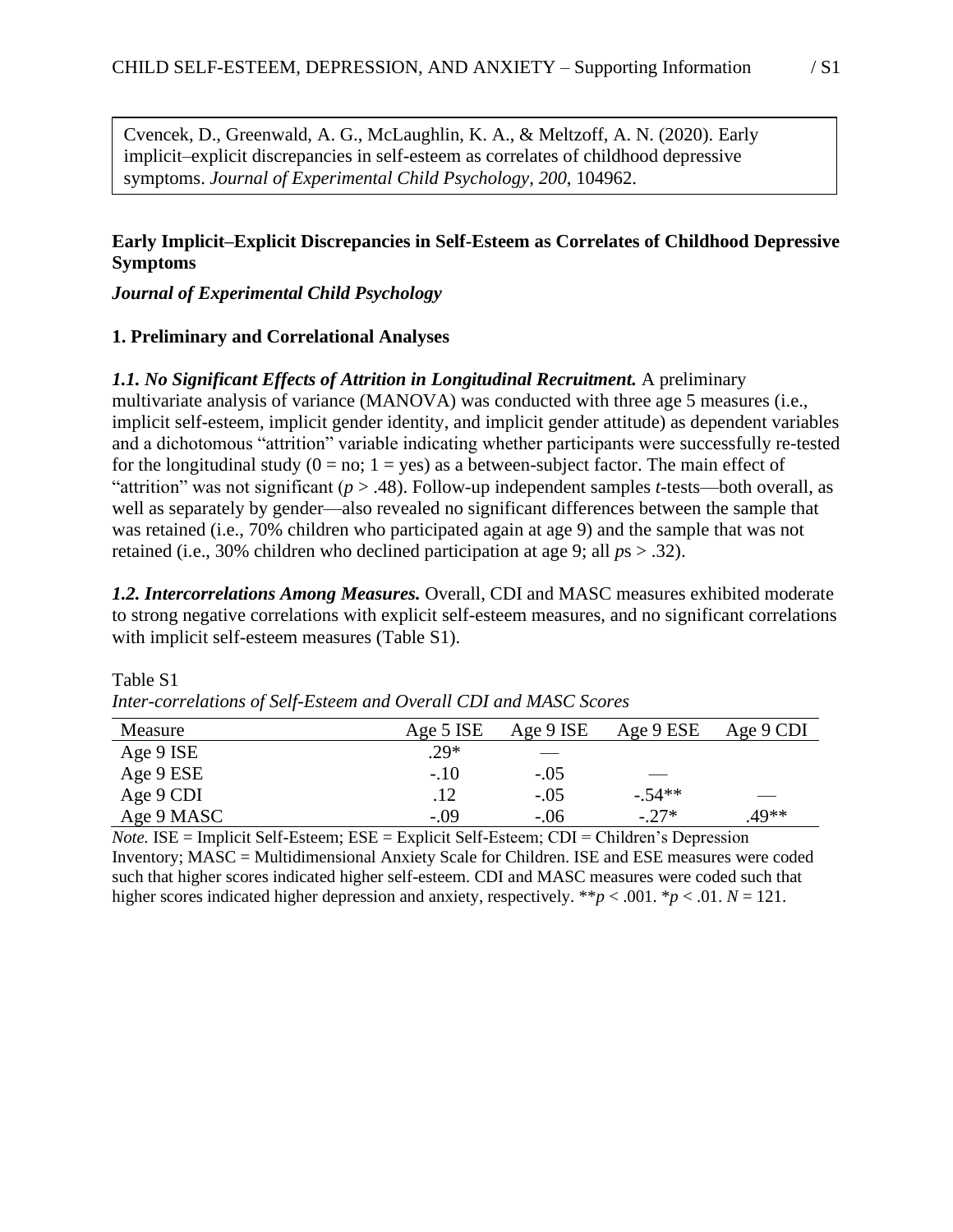## **2. Analyses Excluding Subjects Above CDI Cutoff**

Analyses were repeated after excluding the children whose CDI score was above the cutoff score of 19 for depression  $(n = 3)$ .

*2.1. Intercorrelations Among the Measures.* The correlations between all implicit and explicit scores were examined first. Age 5 implicit self-esteem scores correlated with age 9 implicit selfesteem scores,  $r = .32$ ,  $p < .001$ . Age 9 explicit self-esteem scores correlated negatively with depressive,  $r = -.48$ ,  $p < .001$ , and anxiety symptoms,  $r = -.25$ ,  $p = .01$ . Depressive and anxiety symptoms were also correlated,  $r = .50$ ,  $p < .001$ .

2.2. Implicit × Explicit Interaction Approach. In a model examining the main effects of age 5 implicit and age 9 explicit self-esteem scores (Table S2), age 9 explicit self-esteem scores were significantly and uniquely related to depressive symptoms ( $\beta$  = -0.48, *p* < .001) and anxiety symptoms ( $\beta$  = -0.26, *p* = .01). No significant relations of age 5 implicit self-esteem scores were found with age 9 depressive symptoms ( $β = 0.05$ ,  $p = .52$ ) or anxiety symptoms ( $β = -0.11$ ,  $p =$ .22). In Step 2, the interaction between Implicit  $\times$  Explicit scores was entered, but was not statistically significant for either depressive or anxiety symptoms (|β|s ≤ 0.16, *p*s > .46).

The same analyses were repeated examining the relations of age 9 implicit and age 9 explicit self-esteem scores with CDI and MASC scores. These analyses yielded highly similar results: Age 9 explicit self-esteem scores were significantly related to both depressive symptoms and anxiety symptoms (|β|s ≥ 0.25, *p*s < 0.01). Neither the effect of age 9 implicit scores, nor the Implicit  $\times$  Explicit interaction was significant.

*2.3. Size × Direction Approach.* As shown in Table S3, there was no significant relation between the Size of the discrepancy and depressive symptoms ( $\beta$  = -.16, *p* = .10) or anxiety symptoms ( $\beta$  $= .04$ ,  $p = .67$ ). However, the Direction of the discrepancy was significantly related to depressive symptoms ( $\beta$  = .22, *p* = .02), but not anxiety symptoms ( $\beta$  = .16, *p* = .10). Moreover, the Size  $\times$ Direction interaction was related to depressive symptoms ( $\beta$  = .36, *p* = .01), but not anxiety symptoms ( $\beta$  = .04, *p* = .75). For children with damaged self-esteem (implicit > explicit), the relation between the Size of the discrepancy and the development of depressive symptoms was positive,  $r = .37$ ,  $p = .04$ ; for children with fragile self-esteem (explicit > implicit), the relation between the Size of the discrepancy and the development of depressive symptoms was negative, *r* = -.26, *p* =.01. Neither damaged nor fragile self-esteem was related to anxiety symptoms (all *p*s > .57). These findings indicate that discrepancies between age 5 implicit and age 9 explicit selfesteem are significantly related to higher levels of depressive symptoms at age 9, but not to higher levels of anxiety symptoms.

The same analyses were repeated using age 9 implicit and age 9 explicit self-esteem scores. The results of the analyses of age 9 implicit—explicit discrepancy were directionally similar, but somewhat weaker than the result in the analyses of the discrepancy between age 5 implicit and age 9 explicit self-esteem. There was no significant relation between the Size of the discrepancy and depressive symptoms ( $\beta$  = -.06, *p* = .51) or anxiety symptoms ( $\beta$  = -.03, *p* = .73). The Direction of the discrepancy was significantly related to depressive symptoms ( $\beta$  = .28, *p* = .003), but not anxiety symptoms ( $\beta$  = .12, *p* = .22) d. The Size × Direction interaction was not related to depressive symptoms ( $\beta$  = .22, *p* = .13) or anxiety symptoms ( $\beta$  = .01, *p* = .93).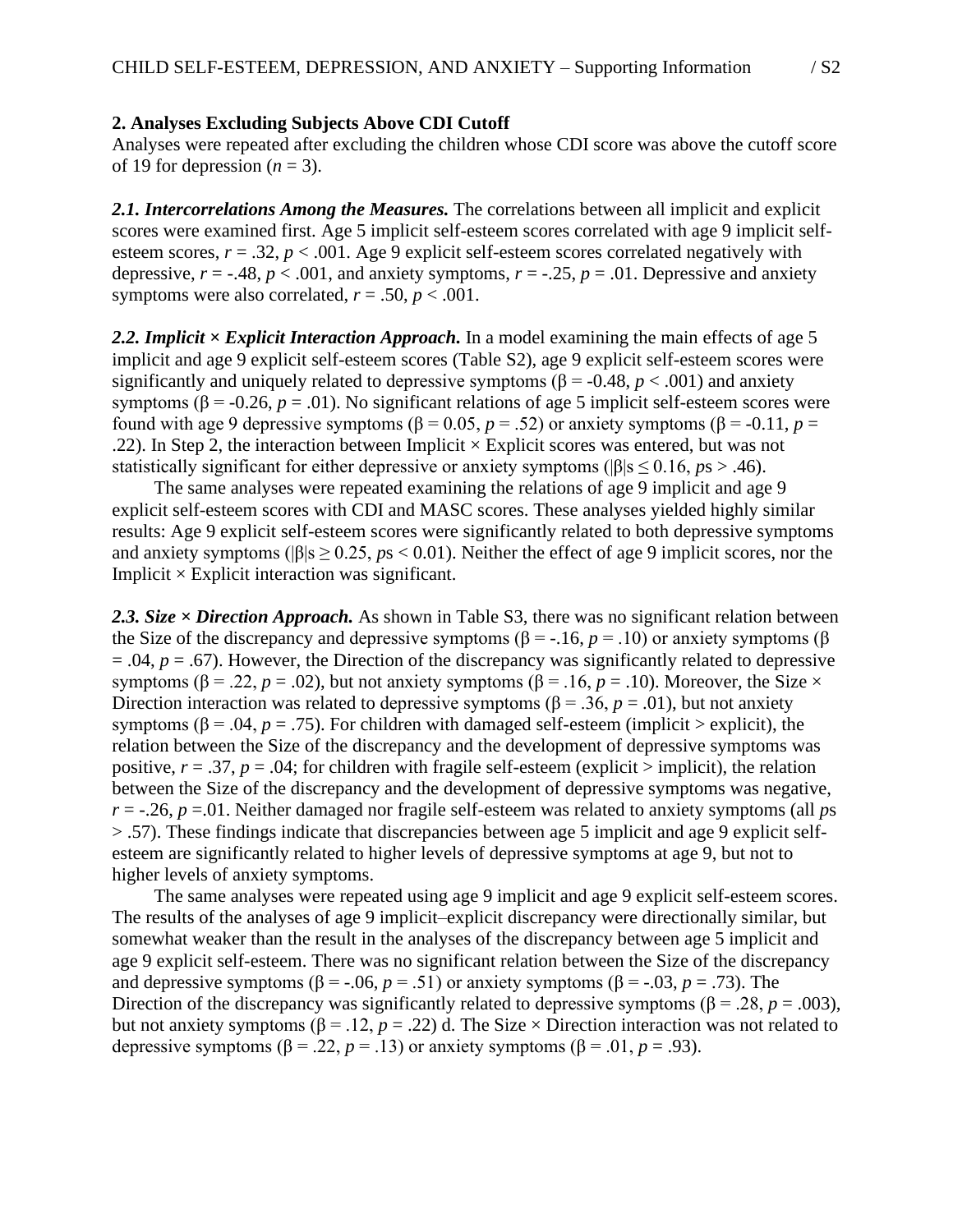|                            |              |                          |      | Step 1 |         |      |          | Step 2       |         |                              |        |  |  |
|----------------------------|--------------|--------------------------|------|--------|---------|------|----------|--------------|---------|------------------------------|--------|--|--|
|                            |              | <b>ESE</b><br><b>ISE</b> |      |        |         |      |          |              |         | $ISE \times ESE$ Interaction |        |  |  |
| Comparison/Criterion       | $\Delta R^2$ |                          | SE   |        |         | SE   |          | $\Delta R^2$ | B       | SE                           |        |  |  |
| $ISE5-ESE9$ (longitudinal) |              |                          |      |        |         |      |          |              |         |                              |        |  |  |
| Depression (CDI)           | .23          | 0.59                     | 0.92 | .05    | $-3.62$ | 0.62 | $-48***$ | .00          | 1.18    | 1.59                         | .16    |  |  |
| Anxiety (MASC)             | .07          | $-3.67$                  | 2.98 | $-.11$ | $-5.75$ | 2.03 | $-.26**$ | .00          | 0.60    | 5.20                         | .03    |  |  |
| $ISE9-ESE9$ (concurrent)   |              |                          |      |        |         |      |          |              |         |                              |        |  |  |
| Depression (CDI)           | .23          | $-0.45$                  | 1.01 | $-.04$ | $-3.67$ | 0.62 | $-48***$ | .00          | 0.97    | 1.84                         | .12    |  |  |
| Anxiety (MASC)             | .07          | $-3.07$                  | 3.28 | $-.08$ | $-5.72$ | 2.03 | $-.25**$ | .01          | $-6.74$ | 5.96                         | $-.27$ |  |  |

| Table S2                                                                                                           |  |  |  |
|--------------------------------------------------------------------------------------------------------------------|--|--|--|
| Hierarchical Regression Analysis Examining Relations of CDI and MASC Scores With Implicit and Explicit Self-Esteem |  |  |  |

*Note.* ISE<sub>5</sub> = age 5 Implicit Self-Esteem; ISE<sub>9</sub> = age 9 Implicit Self-Esteem; ESE<sub>9</sub> = age 9 Explicit Self-Esteem; CDI = Children's Depression Inventory; MASC = Multidimensional Anxiety Scale for Children. \*\*\**p* < .001, \**p* < .01, \**p* < .05. *N* = 118.

# Table S3 *Hierarchical Regression Analysis Examining Relations of CDI and MASC Scores With Implicit–Explicit Discrepancies*

|                              |              |         |                     | Step 1 | Step 2 |                          |         |              |      |                                     |         |
|------------------------------|--------------|---------|---------------------|--------|--------|--------------------------|---------|--------------|------|-------------------------------------|---------|
|                              |              |         | Size of Discrepancy |        |        | Direction of Discrepancy |         |              |      | $Size \times Direction$ Interaction |         |
| Comparison/Criterion         | $\Delta R^2$ | В       | SE                  |        | B      | SЕ                       |         | $\Delta R^2$ |      | SЕ                                  |         |
| $ISE5-ESE9$ (longitudinal)   |              |         |                     |        |        |                          |         |              |      |                                     |         |
| Depression (CDI)             | .10          | $-0.68$ | 0.41                | $-.16$ | 2.24   | 0.98                     | $.22*$  | .06          | 3.47 | 1.27                                | $.36**$ |
| Anxiety (MASC)               | .02          | 0.53    | 1.25                | .04    | 5.01   | 3.01                     | .16     | .00          | 1.28 | 4.03                                | .04     |
| $ISE_9 - ESE_9$ (concurrent) |              |         |                     |        |        |                          |         |              |      |                                     |         |
| Depression (CDI)             | .09          | $-0.30$ | 0.45                | $-.06$ | 2.73   | 0.91                     | $.28**$ | .02          | 1.84 | 1.22                                | .22     |
| Anxiety (MASC)               | .02          | $-0.47$ | 1.37                | $-.03$ | 3.48   | 2.81                     | .12     | .00          | 0.34 | 3.79                                | .01     |

*Note.* ISE<sub>5</sub> = age 5 Implicit Self-Esteem; ISE<sub>9</sub> = age 9 Implicit Self-Esteem; ESE<sub>9</sub> = age 9 Explicit Self-Esteem; CDI = Children's Depression Inventory; MASC = Multidimensional Anxiety Scale for Children.  $***p < .001$ ,  $**p < .01$ ,  $*p < .05$ .  $N = 118$ .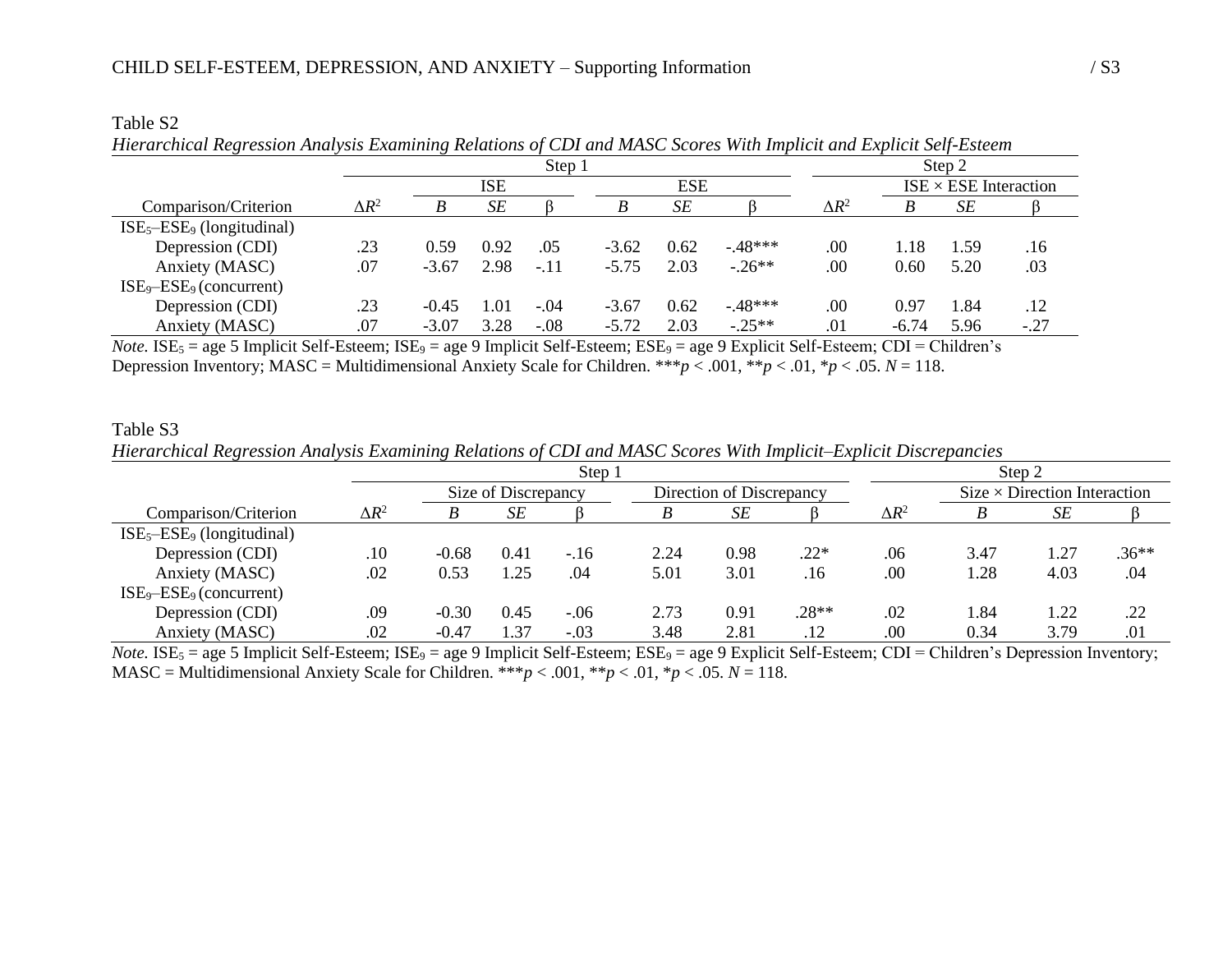## **3. Analyses Pertaining to Normal Distributions of Outcome Measures (CDI and MASC)**

We have examined the distribution of the CDI and MASC scores in order to determine which distribution is the best fit for each of these outcomes (see Figure S1). A Kolmogorov-Smirnov test indicated that MASC scores at age 9 followed a normal distribution,  $D(121) = 0.068$ ,  $p = .20$ ; whereas CDI scores at age 9 did not,  $D(121) = 0.13$ ,  $p < .001$ . A square root transform was used to reduce right skewness of CDI scores. The resulting square-root-transformed distribution was normal,  $D(121) = 0.077$ ,  $p = .076$ . We re-ran all the analyses using square-root-transformed CDI scores and obtained the same results: no significant effect disappeared, and no new effects achieved significance (see Tables S4–S6 for details). The data reported in Main Text are therefore reported using untransformed variables in order to facilitate comparisons with other studies and ease of interpretation with the original scale.



*Figure S1*. Scatterplot of the relationship between depressive symptoms at age 9 and (longitudinal) discrepancies between age 5 implicit and age 9 explicit self-esteem (panel A), and depressive symptoms at age 9 and (concurrent) discrepancies between age 9 implicit and age 9 explicit self-esteem (panel B). Black circles indicate damaged (implicit > explicit) selfesteem; white circles indicate fragile (implicit < explicit) self-esteem. Dashed lines indicate 95% confidence intervals.  $N = 121$ . In Panel A,  $n = 89$  children were classified as having fragile self-esteem and *n* = 32 children were classified as having damaged self-esteem. In panel B,  $n = 84$  children were classified as having fragile self-esteem and  $n = 37$  children were classified as having damaged self-esteem.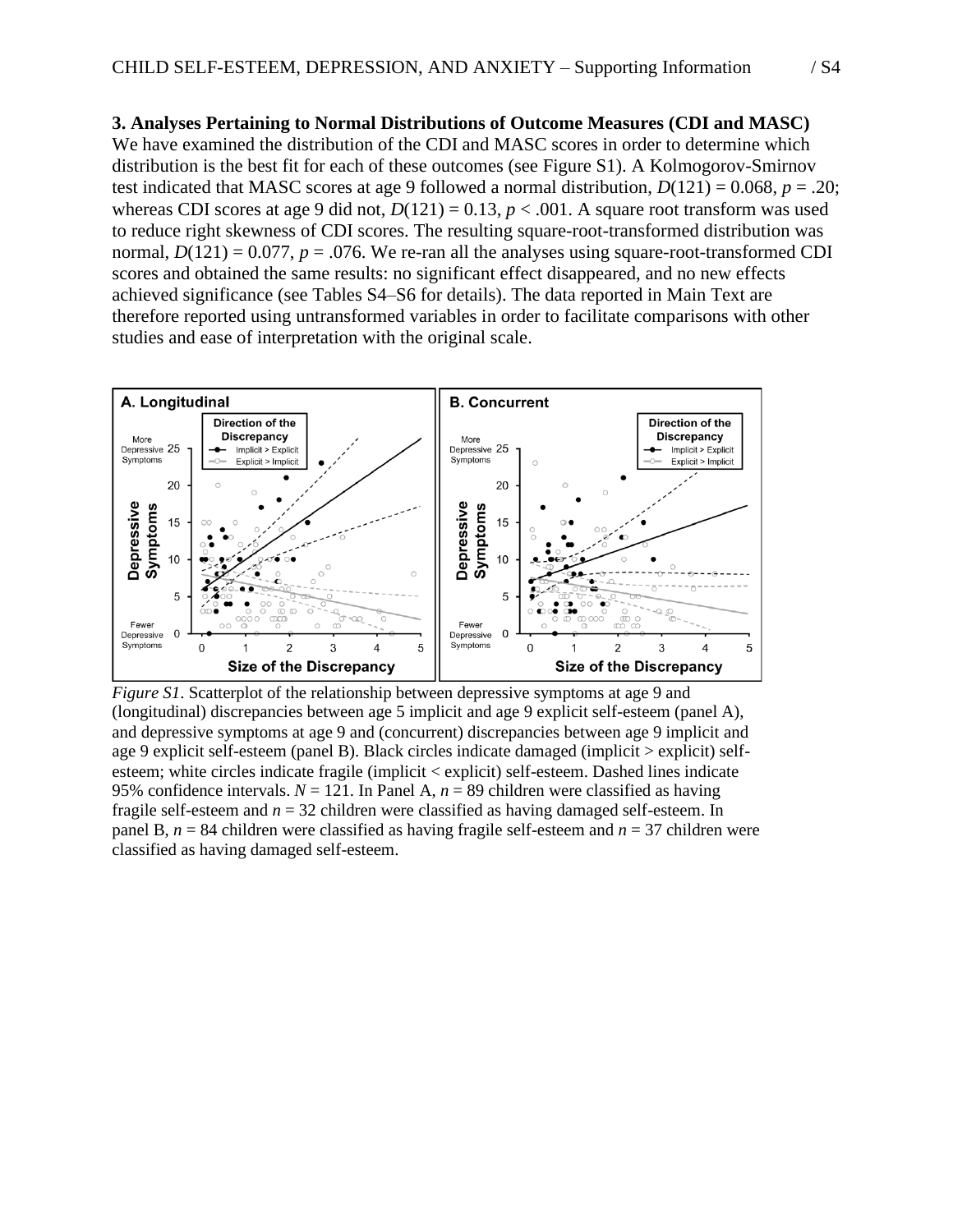Table S4

|                                  |             | Scores            |                   |
|----------------------------------|-------------|-------------------|-------------------|
|                                  | Overall     | Girls             | <b>Boys</b>       |
| Measure                          | $(N = 121)$ | $(n = 61)$        | $(n = 60)$        |
| Age $5$ (Time 1)                 |             |                   |                   |
| Implicit Self-Esteem (PSIAT)     |             |                   |                   |
| $\boldsymbol{M}$                 | 0.41        | 0.41              | 0.40              |
| (SD)                             | (0.40)      | (0.40)            | (0.40)            |
| Age 9 (Time 2)                   |             |                   |                   |
| Implicit Self-Esteem (Child IAT) |             |                   |                   |
| M                                | 0.44        | 0.45              | 0.43              |
| (SD)                             | (0.37)      | (0.33)            | (0.40)            |
| Explicit Self-Esteem (SPPC)      |             |                   |                   |
| M                                | 1.23        | 1.38 <sub>a</sub> | 1.08 <sub>a</sub> |
| (SD)                             | (0.62)      | (0.61)            | (0.60)            |
| Depression (CDI)                 |             |                   |                   |
| $\boldsymbol{M}$                 | 2.43        | 2.27              | 2.59              |
| (SD)                             | (1.01)      | (1.05)            | (0.96)            |
| Anxiety (MASC)                   |             |                   |                   |
| $\boldsymbol{M}$                 | 47.18       | 46.13             | 48.25             |
| (SD)                             | (13.62)     | (14.44)           | (12.77)           |
| Discrepancies                    |             |                   |                   |
| $ISE5-ESE9$ (longitudinal)       |             |                   |                   |
| $\boldsymbol{M}$                 | 1.42        | 1.51              | 1.33              |
| (SD)                             | (1.05)      | (1.00)            | (1.11)            |
| $ISE9–ESE9$ (concurrent)         |             |                   |                   |
| $\boldsymbol{M}$                 | 1.34        | 1.45              | 1.22              |
| (SD)                             | (0.94)      | (0.93)            | (0.96)            |

*Means and Standard Deviations for all of the Self-Esteem Measures and Square-Root Transformed CDI Scores and Untransformed MASC Scores*

*Note.* ISE<sub>5</sub> = age 5 Implicit Self-Esteem; ISE<sub>9</sub> = age 9 Implicit Self-Esteem; ESE<sub>9</sub> = age 9 Explicit Self-Esteem; IAT = Implicit Association Test; SPPC = Self-Perception Profile for Children; CDI = Square-Root Transformed Scores on Children's Depression Inventory; MASC = Untransformed Multidimensional Anxiety Scale for Children scores. **Boldface** indicates (a) significant difference from the rational zero point in the case of ISE and ESE measures, and (b) significant difference from clinical cutoffs for depression (i.e., score of 19 on CDI) and anxiety (i.e., score of 54 on MASC), *p*s < .05. Means in the same row sharing subscripts are significantly different from each other,  $p < .05$ .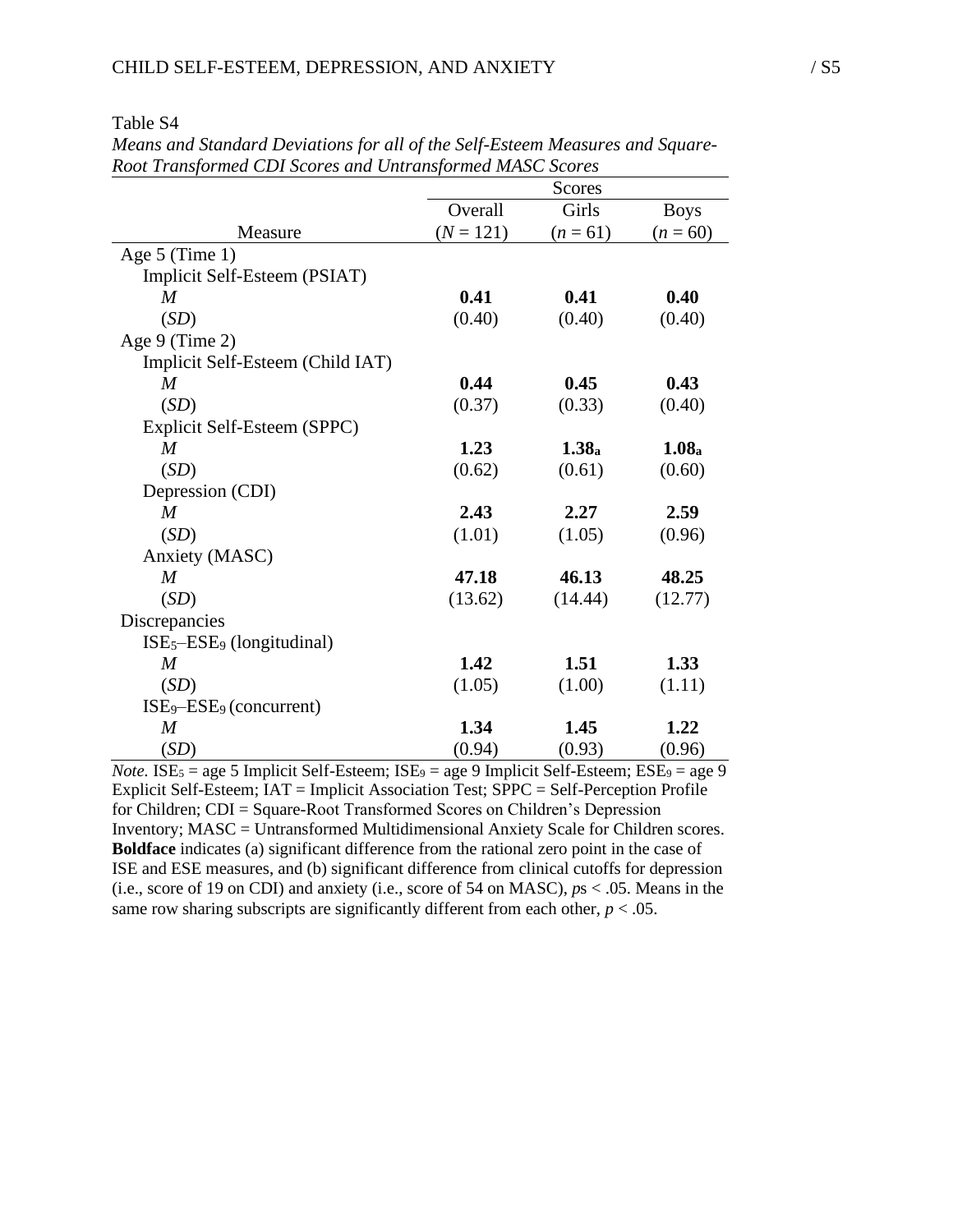#### Table S5

*Hierarchical Regression Analysis Examining Relationships of Square-Root Transformed CDI Scores and Untransformed MASC Scores With Implicit and Explicit Self-Esteem*

|                              |              |         |      | Step 1 |         |            |           | Step 2       |         |                              |        |  |  |
|------------------------------|--------------|---------|------|--------|---------|------------|-----------|--------------|---------|------------------------------|--------|--|--|
|                              |              |         | ISE  |        |         | <b>ESE</b> |           |              |         | $ISE \times ESE$ Interaction |        |  |  |
| Comparison/Criterion         | $\Delta R^2$ |         | SE   |        |         | SE         |           | $\Delta R^2$ |         | SЕ                           |        |  |  |
| $ISE5-ESE9$ (longitudinal)   |              |         |      |        |         |            |           |              |         |                              |        |  |  |
| Depression (CDI)             | .28          | 0.17    | 0.20 | .07    | $-0.85$ | 0.13       | $-52***$  | .00.         | 0.14    | 0.33                         | .08    |  |  |
| Anxiety (MASC)               | .09          | $-4.09$ | 3.01 | $-.12$ | $-6.12$ | 1.95       | $-.28**$  | .00          | 2.28    | 5.04                         | .10    |  |  |
| $ISE_9 - ESE_9$ (concurrent) |              |         |      |        |         |            |           |              |         |                              |        |  |  |
| Depression (CDI)             | .28          | $-0.14$ | 0.22 | $-.05$ | $-0.86$ | 0.13       | $-.53***$ | .00.         | 0.27    | 0.37                         | .14    |  |  |
| Anxiety (MASC)               | .08          | $-2.53$ | 3.29 | $-.07$ | $-5.92$ | 1.95       | $-.27**$  | .02          | $-9.24$ | 5.62                         | $-.36$ |  |  |

*Note.* ISE<sub>5</sub> = age 5 Implicit Self-Esteem; ISE<sub>9</sub> = age 9 Implicit Self-Esteem; ESE<sub>9</sub> = age 9 Explicit Self-Esteem; CDI = Square-Root-Transformed; MASC = Untransformed Multidimensional Anxiety Scale for Children scores. \*\*\**p* < .001, \*\**p* < .01, \**p* < .05. *N* = 121.

### Table S6

*Hierarchical Regression Analysis Examining Relationships of Square-Root Transformed CDI Scores and Untransformed MASC Scores With the Discrepancy Between Implicit and Explicit Self-Esteem*

|                              |              |         |                     | Step 1 | Step 2 |                          |         |              |                                     |      |          |
|------------------------------|--------------|---------|---------------------|--------|--------|--------------------------|---------|--------------|-------------------------------------|------|----------|
|                              |              |         | Size of Discrepancy |        |        | Direction of Discrepancy |         |              | $Size \times Direction$ Interaction |      |          |
| Comparison/Criterion         | $\Delta R^2$ |         | SE                  |        | B      | SE                       |         | $\Delta R^2$ |                                     | SЕ   |          |
| $ISE5-ESE9$ (longitudinal)   |              |         |                     |        |        |                          |         |              |                                     |      |          |
| Depression (CDI)             | .11          | $-0.13$ | 0.09                | $-.14$ | 0.60   | 0.21                     | $.26**$ | .10          | 0.91                                | 0.24 | $.48***$ |
| Anxiety (MASC)               | .02          | 0.23    | .24                 | .02    | 4.77   | 2.96                     | .16     | .00          | 1.25                                | 3.56 | .05      |
| $ISE_9 - ESE_9$ (concurrent) |              |         |                     |        |        |                          |         |              |                                     |      |          |
| Depression (CDI)             | .09          | $-0.11$ | 0.10                | $-.10$ | 0.55   | 0.20                     | $.25**$ | .03          | 0.55                                | 0.26 | $.31*$   |
| Anxiety (MASC)               | .02          | $-0.21$ | .38                 | $-.01$ | 4.13   | 2.81                     | .14     | .00          | 2.33                                | 3.70 | .10      |

 $Note. ISE<sub>5</sub> = age 5 Implicit Self-Esteem; ISE<sub>9</sub> = age 9 Implicit Self-Esteem; ESE<sub>9</sub> = age 9 Explicit Self-Esteem; CDI = Square-Root-Transformed$ Children's Depression Inventory scores; MASC = Untransformed Multidimensional Anxiety Scale for Children scores. \*\*\**p* < .001, \*\**p* < .01, \**p* < .05, *N* = 121.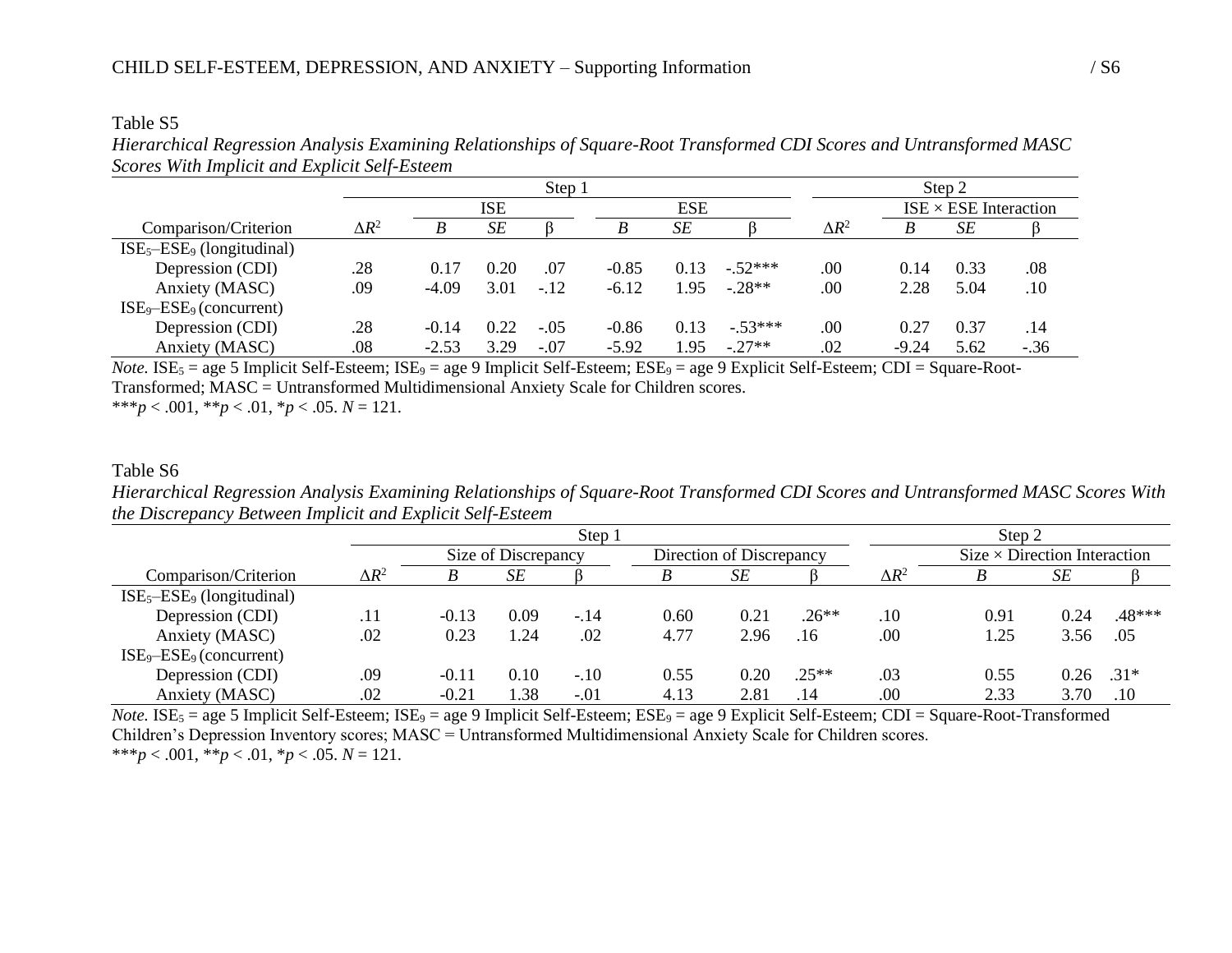# **4. Analyses Pertaining to the Average of Age 5 and Age 9 Implicit Self-Esteem Scores**

*4.1. Predicting Depressive and Anxiety Symptoms From Average Implicit × Age 9 Explicit Interaction.* The analyses of Implicit × Explicit interaction reported in main text can also be examined using the average of age 5 and age 9 implicit self-esteem scores (Table S7) instead of the age 5 implicit self-esteem score alone. Age 9 explicit self-esteem scores were correlated with the CDI and MASC scales, but the average implicit self-esteem scores and the interaction between the average Implicit  $\times$  Age 9 Explicit scores were not.

#### Table S7

*Hierarchical Regression Analysis Predicting Depression and Anxiety with the Average of Implicit Self-Esteem Scores and Age 9 Explicit Self-Esteem Scores*

| Average ISE $\times$ Age 9 |  |  |  |  |
|----------------------------|--|--|--|--|
| <b>ESE</b> Interaction     |  |  |  |  |
| <b>SE</b>                  |  |  |  |  |
| 2.31<br>.19                |  |  |  |  |
| 7.18<br>$-.14$             |  |  |  |  |
|                            |  |  |  |  |

*Note.* ISE = Implicit Self-Esteem. ESE = Explicit Self-Esteem. \*\*\**p* < .001. \**p* < .01. \**p* < .05.  $N = 121$ .

### *4.2. Predicting Depressive and Anxiety Symptoms From Discrepancies Between Average Implicit and Age 9 Explicit Self-Esteem.*

In addition to the analyses reported in main text, analyses predicting overall CDI and MASC scores from implicit-explicit discrepancies were conducted using the average of the self-esteem scores for age 5 and age 9. Table S8 summarizes the results. These analyses produced mostly the same result as the data reported in the main text (which used the age 5 self-esteem score), suggesting that age 5 and age 9 implicit self-esteem scores are close to equally useful.

#### Table S8

*Hierarchical Regression Analysis Predicting Depression and Anxiety with Size and Direction of the Discrepancy Between the Average Implicit Self-Esteem Scores and the Age 9 Explicit Self-Esteem Scores*

|              |         |           | Step   | Step:                    |      |        |              |      |      |                                     |
|--------------|---------|-----------|--------|--------------------------|------|--------|--------------|------|------|-------------------------------------|
|              |         |           |        | Direction of Discrepancy |      |        |              |      |      |                                     |
| $\Delta R^2$ |         | SE        |        |                          | SЕ   |        | $\Delta R^2$ |      |      |                                     |
| .10          | $-0.76$ |           | $-.13$ | 2.67                     | .04  | $.24*$ | .            | 6.12 | .47  | $57***$                             |
| .02          | $-0.11$ | 50        | $-.01$ | 3.60                     | 2.97 |        | .01          | 5.07 | 4.46 |                                     |
|              | ____    | _ _ _ _ _ |        | Size of Discrepancy      |      |        |              |      |      | $Size \times Direction$ Interaction |

*Note.* \*\*\**p* < .001. \*\**p* < .01. \**p* < .05. *N* = 121.